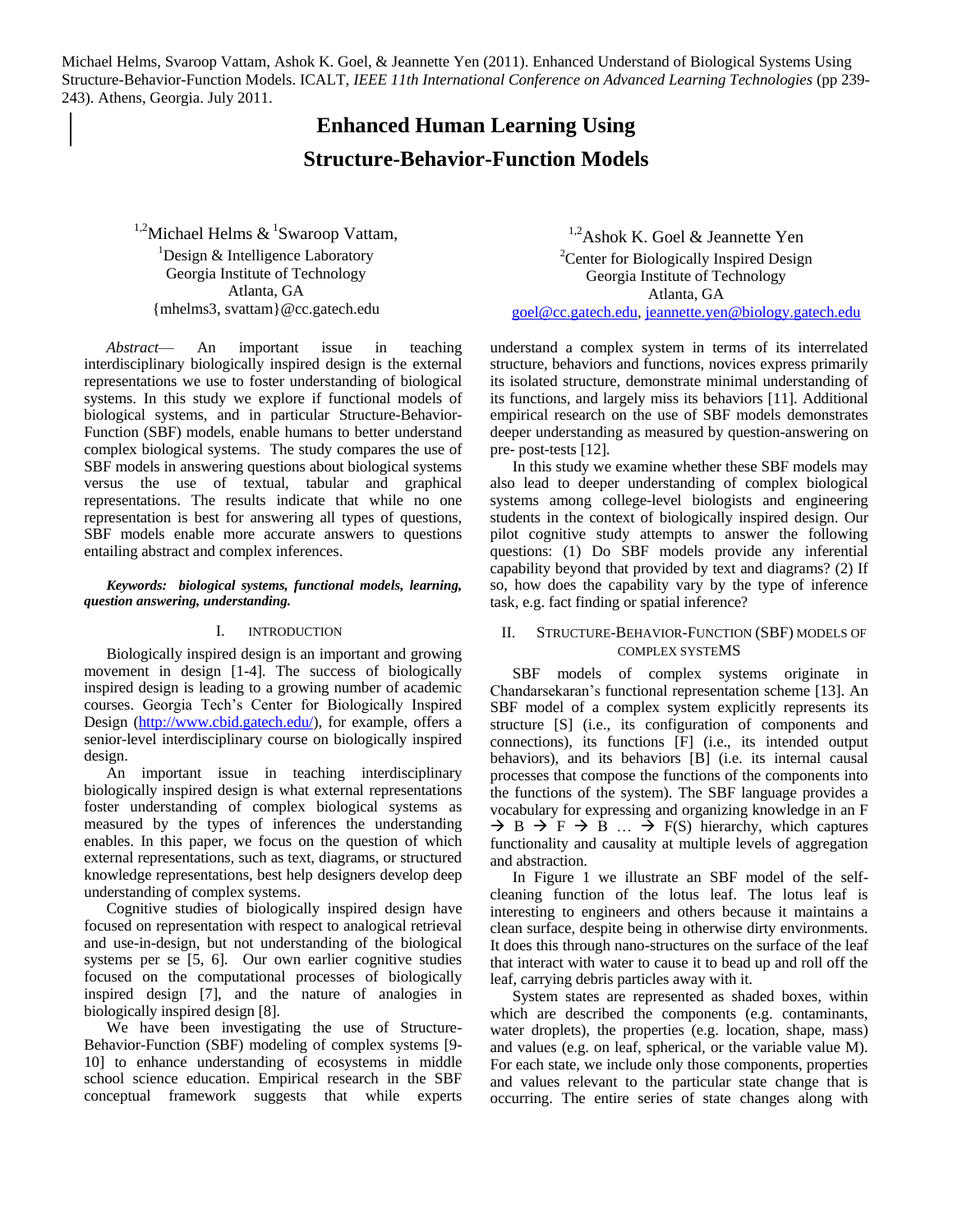annotations about why the states change constitute the behavior of the system. Connections between states are called transitions, and include a variety of explanation annotations that provide information about why the change occurs. One type of transition, called transition-by-function, gives rise to the hierarchical organization of SBF models as we demonstrate in the following model.

The Self-Clean function (Figure 1a, on the left in Figure 1) of the lotus leaf is the result of a Self-Cleaning behavior consisting of four states. In the first state, contaminants are at rest on the lotus leaf. In the second state, when a drop of water falls on the surface of the leaf, the leaf exhibits a super-hydrophobic effect, which causes the water droplet to take the shape of a sphere. Figure 1b (on the top right in Figure 1) illustrates the super-hydrophobic sub-function; note the by-function annotation on the first transition in the Self-Cleaning behavior. The arrow between the states is the transition, while the annotation on the arrow is the explanation. These annotations provide causal explanations for why state changes occur in the system. The by-function annotation includes a pointer to a function that is represented by another SBF model. In this way SBF models inherently provide function /sub-function decomposition. In the third state, after the water drop falls on the surface of the leaf, the drop rolls over the contaminants using the principle of motion of a spherical body on an inclined plane, subject to the structural constraint that the leaf is inclined and not horizontal. Figure 1c (on bottom right of Figure 1) illustrates this sub-function. In the fourth state, the drop of water rolls off the leaf, carrying the contaminants with them and leaving the leaf clean.

The Cause Superhydrophobic Effect sub-function of the leaf (illustrated in Figure 1b) has its associated behavior which is enabled by the nano-scale "bumps", which is structural constraint present on the surface of the leaf, by the principle of interacting surface tensions captured by Young's equation, and by the sub-function (not detailed in this model) of the nano-bumps of making the surface non-wettable. The Make Water Droplet Roll function of the leaf (illustrated in Figure 1b) too has its own causal behavior. When the water moves over the contaminants, it absorbs them subject to the constraint that the force of absorption is greater than the static forces between the contaminants and the surface of the leaf. Note that the SBF model enables access to the physical laws and mathematical equations.

The lotus leaf model presented in Figure 1 provides a representative example of an SBF model. This characterizes only one way of visualizing an SBF model. The model itself could be expressed in plain text or even computer code (LISP!) formats, although such a format may be difficult for a human to parse. The essential content of the SBF model is the emphasis on function (the intended end state) and behavior (intermediate states and explanations).

It is important to recognize that these models are qualitative. They do not provide mathematical descriptions of a system per se, but rather to capture a conceptual understanding of how a system works. Because of their flexibility, it is not uncommon to see many differences between models developed by different individuals.

#### III. STUDY METHOD

# *A. Study context and participants*

This study was conducted as a classroom exercise for a group of 37 undergraduates enrolled in a biologically inspired design class at Georgia Institute of Technology. Of the 37 participating students, 16 self-identified as biologists and 21 as engineers. The participants were all junior and senior level undergraduates familiarized with the concept of biologically inspired design through four weeks of classroom training.



**Figure 1: SBF model of the self-cleaning function of the lotus leaf.**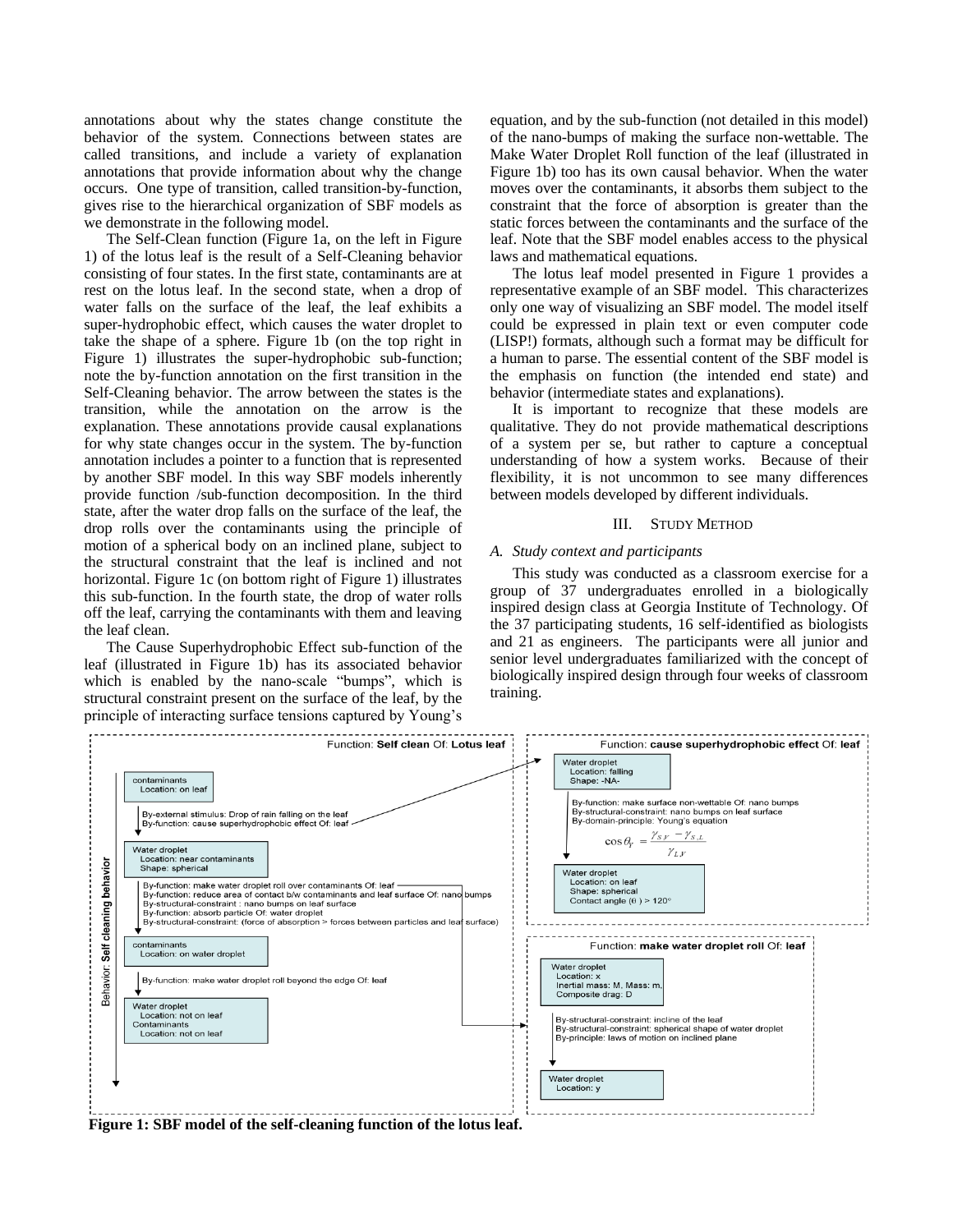The classroom exercise had both research and pedagogical goals. As a pedagogical device, the exercise served to (1) educate students on biological systems that might be useful to their design projects, (2) familiarize students with differences in inferential capabilities afforded by different representations, and (3) help students recognize patterns in communication and representation preferences among the different disciplines represented in the class. The pedagogical goals were realized both by participation in the exercise and by a reflective post-exercise discussion conducted after the exercise. The pedagogical goals and context served as incentive for the students to participate fully in the exercise.

One week prior to the exercise, the students received 90 minutes of classroom instruction in SBF models. In addition to the pedagogical benefits, this ensured that students were familiar with the SBF models presented during the study. Furthermore, a five minute primer was provided to the students prior to the exercise, explaining the state representation schema for SBF models used in the models provided.

The cover page of each packet asked students to selfreport on whether their major was biology or engineering, and how familiar they were with respect to four concepts: the lotus leaf, the lotus effect, the basilisk lizard itself, and the basilisk lizard's water walking ability. Students were instructed to score their familiarity with each concept on a scale from 1 to 5, where one is unfamiliar, and five is familiar.

### *B. Study methodology*

Students were provided one of three different modalities of representations of a single biological system, and asked to answer questions about the system along four dimensions:

a) fact finding, the ability to find and return a single fact;

b) spatial inference, the ability to reason about or recall the shape or metric relationships among components;

c) complex reasoning, the ability to reason about causal and functional relationships among various components and interactions; and

d) abstract problem solving, the ability to answer complex questions related to the systems behaviors, but that were not explicitly present in the representation(s).

The treatments for each model were (1) text only, (2) text plus graphical and tabular representations, and (3) text plus SBF models (see Figure 1). The students had fifteen minutes to review the new information and answer the questions with a five minute period offered at the end for students who were not yet finished. The exercise was conducted twice, for two different biological systems, the lotus leaf and the basilisk lizard. These two systems were selected because each was often cited by instructors in previous instances of the class.

| Table 1. Self-reported familiarity scores |  |  |  |  |  |  |
|-------------------------------------------|--|--|--|--|--|--|
|                                           |  |  |  |  |  |  |
| <b>Lizard</b>                             |  |  |  |  |  |  |
| Lotus                                     |  |  |  |  |  |  |

For the basilisk lizard, seven questions were asked: two fact finding, two spatial reasoning, two complex reasoning, and one abstract problem solving question. For the lotus leaf, five questions were asked: one fact finding, one spatial, two complex, and one abstract.

Students that finished the first exercise early were instructed to close their packets, and not to look ahead to the second exercise. All students finished both exercises within the allotted time.

Exercise packets were arranged so that each student received two different modalities. If a student had text-only modality for the basilisk lizard, they received either textplus-graphics or text-plus-structured-representation for the lotus leaf. Pedagogically this enabled student reflection on differences in their own experience with the different modalities. During the first round of exercises, some students did not look ahead in their packets at all, and were unaware that they were given more than just the text representation. When students alerted facilitators to this fact post-test, the test facilitators asked that anyone who was unaware of the graphical representation during the exercise record this fact on their answer sheet. All answer sheets thus noted were considered text-only in terms of the analysis. As a result, overall 20 students received diagrammatic representations, 24 received SBF representations, and 30 received text-only.

At the end of the exercise on the last page of the packet the following question was asked: "In each case you were provided with different representations (either text with SBF, text with graphs/tables, or text only.) Which representations did you prefer? Why?" Students were allowed as much time as required to answer this question.

# *C. Materials used*

Text descriptions of the systems were extracted from papers describing the relevant details of their respective systems [14, 15]. The original papers were technical and difficult to quickly read, and so were paraphrased to a level appropriate for undergraduates. No mathematical formulae were present in the text descriptions.

We used SBF models that explicitly stated the relationships between states and state properties (see Figure 1). The SBF models used were prepared earlier by the authors as sample SBF models for demonstration purposes. Graphical annotations present in these original SBF models were removed. All other content of the SBF models were preserved.

Graphic representations were taken either directly from the corresponding academic papers [14, 15], or from diagrams previously developed in our lab for use in augmenting SBF models.

Each student was asked the same set of questions for each system. Following are a list of sample questions for both (a) basilisk lizard and (b) lotus leaf:

### Fact finding

(a) Which provides more lift, the slap phase or the stroke phase of the basilisk lizard's movement?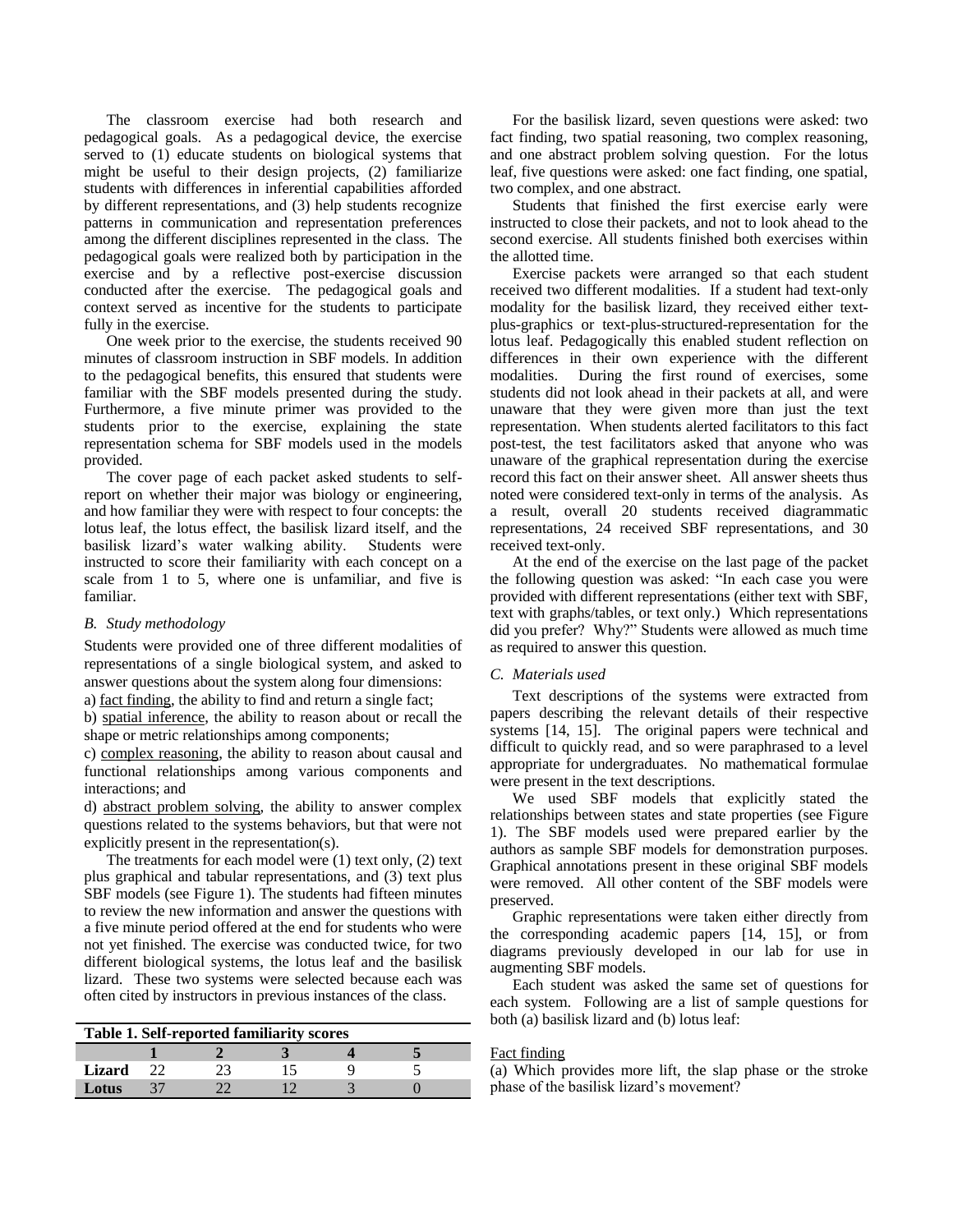(b) What physical properties of the lotus leaf account for it being clean?

## Spatial Inference

(a) In which phase, slap or stroke, does the moving leg cover a greater total distance?

(b) What shape does the water droplet form on the leaf of a lotus leaf?

### Complex Inference

(a) Which provides more thrust, the slap phase or the stroke phase of the basilisk lizard? Why?

(b) How does the water droplet move on the lotus leaf?

#### Abstract Inference

(a) How could you estimate the thrust and lift generated by the basilisk lizard, without measuring anything about the lizard itself?

(b) How is this different from how water might move over a surface without the properties of the lotus leaf?

#### *D. Grading method*

Answers were graded by the first author of this paper (Helms), a computer scientist, with neither biology nor engineering training. His knowledge of both the lotus leaf and basilisk lizard systems is derived from scientific research articles, developing SBF models of the systems, observing the biologically inspired design class, and from discussions with biology and engineering instructors in the class.

The correct answers to fact finding and spatial inference questions were unambiguous. The answers to complex questions, and abstract inference questions were subject to some interpretation, as discussed in the following section.

## IV. DATA

The self-reported familiarity scores are presented in Table 1. The self-reported mean familiarity for the basilisk lizard system was 1.74, for the lotus leaf, 2.35.

Answers to questions were categorized as either correct or incorrect. For complex and abstract questions, some unanticipated answers were received. For instance, when asking how the lotus effect is accomplished, a student might cite the (anticipated) underlying property accounting for the behavior (for instance hydrophobicity), or might describe the motion of the drop of water as it rolls down the leaf and pick up particles. Both are legitimate correct answers to the question. For such questions, any rational answer citing facts and following a logical account were coded as correct. For the purposes of this study only the correctness of each answer was analyzed. Only obviously wrong answers were coded as wrong. For example, for the complex question

**Table 2. Percentage correct for Basilisk Lizard questions, by treatment type**

|                               | FF1  | FF2  | Sp1       | Sp2  | $Cpx1$ $Cpx2$ Ab1 |      |      |
|-------------------------------|------|------|-----------|------|-------------------|------|------|
| <b>Text</b>                   | 94.1 |      | 88.2 82.4 |      | 58.8 35.3 17.7    |      | 35.3 |
| <b>Diagram</b> $100$ 66.7 100 |      |      |           | 88.9 | 66.7              | 66.7 | 55.6 |
| <b>SBF</b>                    | 100  | 90.9 | 81.8      | 45.6 | 90.9              | 63.6 | 81.8 |

"How does the water droplet move on the lotus leaf?" the answer "by spreading" was considered incorrect because it is the opposite of the correct answer (the water maintains a spherical shape and specifically does not spread.) Nonanswers (blanks), accounted for 4.7% of the total answers, and were provided a unique code but were considered incorrect for purposes of the analysis.

For the basilisk lizard based questions, table 2 shows the percentage of correct answers for each question, by treatment type; table 3 provides the same information for the lotus leaf based questions.

With respect to the final question, preferred representation, interestingly some students felt strongly enough to not only comment on their preferences, but also to comment on their dislike for the SBF modality. Table 4 summarizes student preference by major, where the row heading Not SBF represents the number of students that reported a dislike for the SBF modality.

## V. ANALYSIS

#### *A. Familiarity Scores*

Although the mean reported familiarity with lotus was greater than that for the basilisk lizard, and scores were generally higher for the lotus questions than for the basilisk lizard questions, correlation analysis between the selfreported understanding of a system and the number of correct answers show close to zero correlation (r-squared = .015 for basilisk, r-squared  $= .047$  for lotus). Thus, selfreported prior knowledge of a system does not appear to be an important factor for this study. This is likely a result of the level of detail of the questions being asked relative to a student's perception of their own familiarity.

#### *B. Question Scores*

The mean score for the basilisk lizard was 4.27 out of 7 (61%), with a standard deviation of 0.87 (12.4%), while the mean score per student for the lotus leaf was a 3.7 out of 5 (74%), with a standard deviation of 0.66 (13.2%).

When assessing the significance of including SBF and diagrammatic modalities, we test the hypothesis that the proportion of questions answered with SBF or diagrams is greater or less than the proportion answered for the base rate for text only for the same question, assuming standard normal distribution. We note that for the basilisk lizard questions, the number of students  $n = 17$  for text only,  $n = 11$ for text plus diagrams and  $n = 9$  for text plus SBF. Diagram plus text results are statistically different at a confidence interval of .01 for complex 2 ( $z = 2.68$ ), and are statistically significant at a confidence interval of .10 for spatial 1 ( $z =$ 

**Table 3. Percentage correct for Lotus Leaf question, by treatment type**

| u caunche cype |      |      |      |      |      |  |  |
|----------------|------|------|------|------|------|--|--|
|                | FF1  | Sp1  | Cpx1 | Cpx2 | Ab1  |  |  |
| Text           | 100  | 92.3 | 84.6 | 92.3 | 69.2 |  |  |
| <b>Diagram</b> | 100  | 72.7 | 90.9 | 90.9 | 54.5 |  |  |
| <b>SBF</b>     | 92.3 | 84.6 | 92.3 | 84.6 | 76.9 |  |  |